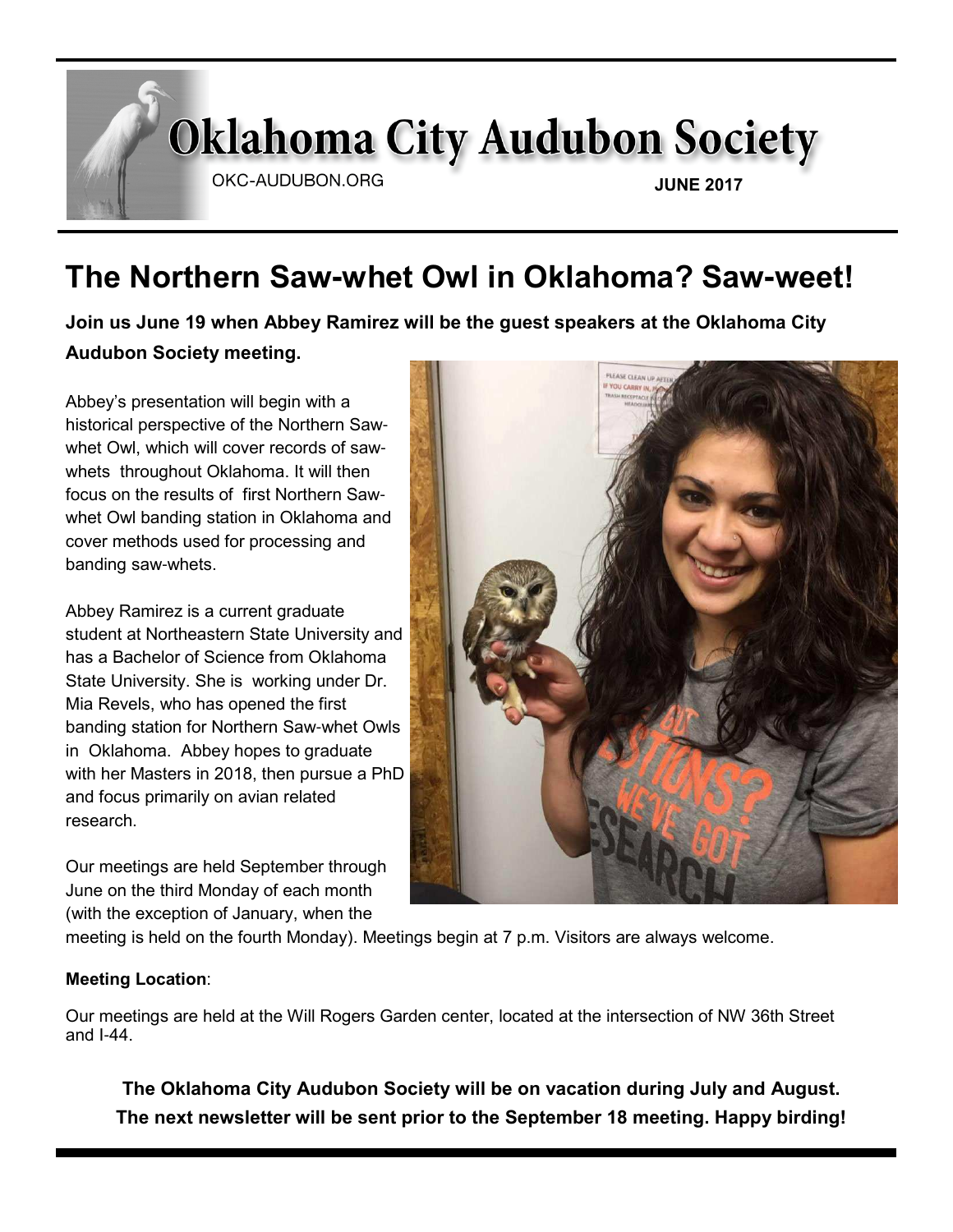#### **President's Perspective**

*By Bill Diffin*



The end of the spring season is just about here. Many year round resident birds and early-arriving migrants have already fledged their first set of offspring. You may have seen youngsters of several species, Robins with spotted breasts, Phoebes with brown wing bars, Cliff Swallows with whitish rumps, Barn Swallows with short

tails, Mallard ducklings, Canada goslings, Starlings with all brown plumage and Common Grackles with brown heads and brown eyes. Most of the Neotropical migrants are on a later schedule. They are just arriving when the local resident birds have already built nests and laid eggs. So there is plenty of time left to see a few fledglings. It is refreshing to get out and see the youngsters.

Some years ago our Treasurer, Nancy Vicars, told me that our members had seen Tree Swallows around Lake Arcadia in the past. That was interesting info for me at the time because I had never seen a Tree Swallow. The range map for Tree Swallows shows them as migrants in most of Oklahoma. They are generally considered to be a lucky sighting around the greater OKC area. They get more common fairly quickly as one travels east. Bell Cow Lake near Chandler, where I got my first sighting, is a pretty



good place to see Tree Swallows in the spring when they are migrating through. Well just recently Brian Marra photographed a Tree Swallow collecting nesting material near Lake Arcadia. Here is a link to his eBird checklist with photos, https:// goo.gl/VT8Mqd. Very exciting

to think that Tree Swallows might actually be summer residents as far west as Lake Arcadia.

Identifying swallows on the wing is one of the really challenging parts of birding, right up there with shorebirds, gulls, winter sparrows and female warblers IMO. We have a nice group of swallow species to identify here in Oklahoma, i.e. Cliff, Cave, Barn, Bank, Northern Roughwinged, Tree and the beloved Purple Martin. That's a lot of choices to run through when a little speedster goes whizzing by, banking and weaving like a combat jet in a dogfight. However the skill to do it can be acquired if a concerted effort is made to practice the ID's at every opportunity. For several years running there have been a

few Cave Swallows nesting in the Wichita Mtns NWR, under the flights of the fish ladder at the French Lake Dam. That's a good spot to see them because the nest entrances are visible, and one or a pair of swallows will often be in a nest with their heads and necks sticking out. Recently a whole colony of Cave Swallows, around 50 birds, was found nesting in a culvert near a county road intersection, E1750 and N1950, in far southwestern Oklahoma. The birds were originally spotted during a field trip led by Jimmy Woodard and Kurt Meisenzahl during the Spring 2017 OOS Meeting. The first photographic evidence was collected by Lou and Mary Truex and attached to their eBird checklist, https://goo.gl/z3sBwP.

We are into the time of year when birding by ear becomes the most used identification method by experienced birders. Birds are good at hiding among the leaves, and finding them is doubly difficult when the leaves are shaking in a breeze. The only problem with birding by ear is being able to identify what you hear. I recently heard a rattle in the woods around Little Axe and discovered that female Carolina Wrens are a source of rattle calls in addition to several other species I already knew about. According to Sibley's first edition, one Carolina Wren vocalization is "A long buzzing chatter sometimes given with song." In the second edition Sibley clarified, "A long buzzing chatter sometimes given by female while male sings." In the 14 years between the publication of the first and second editions, ornithologists figured out that it is the females that give the chatter. A better word for this vocalization is "rattle", i.e. kind of a harsh trill. The word "chatter" is usually used for slower paced vocalizations like those often given by orioles or the initial phrases in the song of a Bewick's Wren. Here is a xeno-canto recording of the rattle of a Carolina Wren, https://goo.gl/sOsEsj. The following recording is believable as a duet between a male and a female, https://goo.gl/ukYlmX.

The duet doesn't start in the next recording until the 45 second mark -- you can advance to that point by clicking on the progress bar, https://goo.gl/q2Fwrb.

Female Blue Jays also rattle. Here is a short example, https://goo.gl/8v8h3z. Here is another one, https://goo.gl/ CGH21W.

You may know that Northern Cardinals sometimes end their songs with a soft trill, like a rattle but more musical. I had a hard time finding good recordings. The trill tends to be a part of more complex songs and is so soft relative to the rest of the song that it doesn't record well. I would call the following an extreme example of Cardinal song complexity, but it includes some nice loud trills, https:// goo.gl/KULFu9.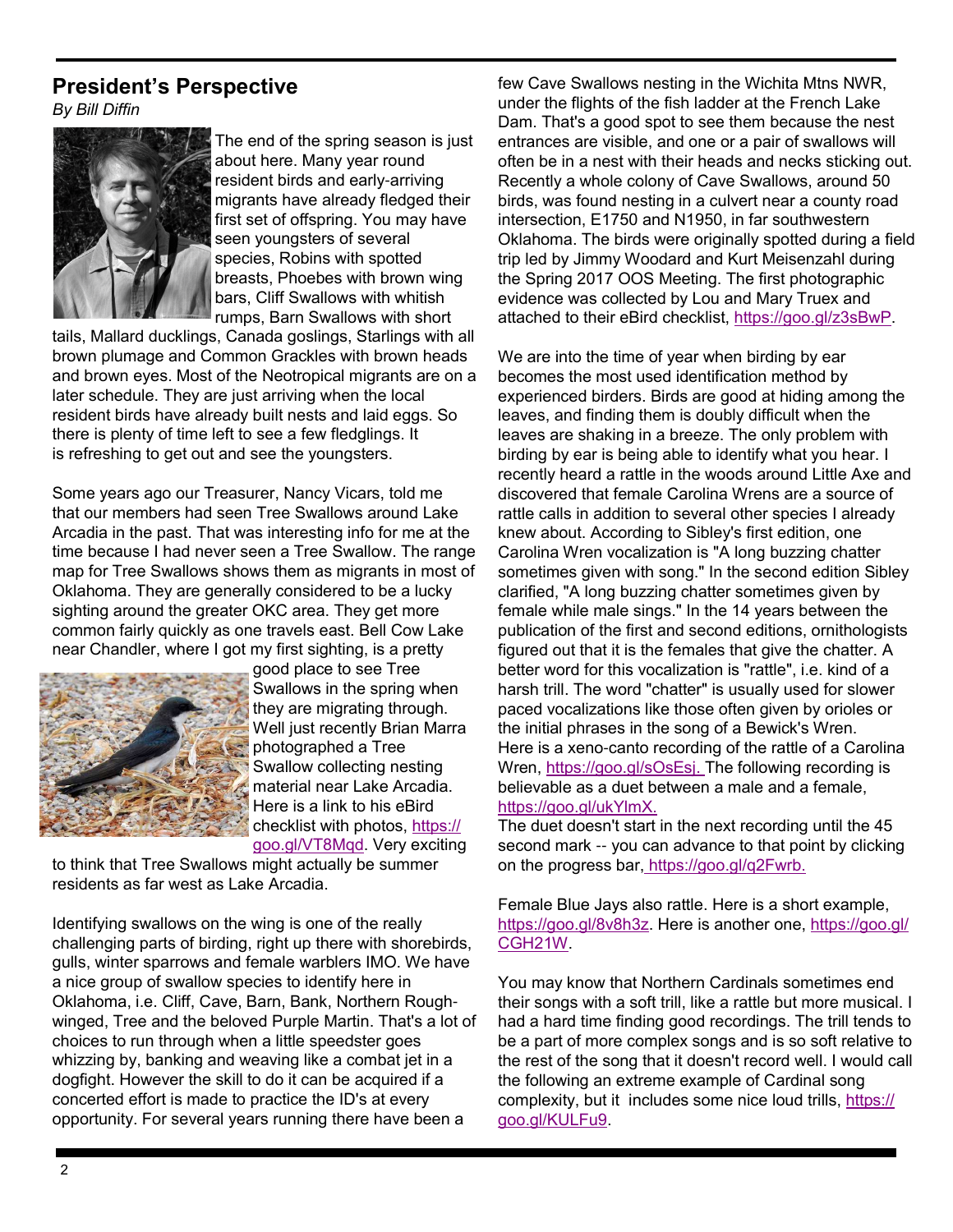# **Bird of the Month**

*By John Shackford*



**Brown-headed Cowbird** (*Molothrus ater*)--**Part 2**. Last month I wrote about some basics of Brown-headed Cowbird biology. This month I want to talk about how the cowbird has adversely affected several other bird species due to nest parasitism and what is being done in some cases to help species that are being negatively affected.

Host birds have ways to counter cowbird nest parasitism. Some birds will throw cowbird eggs out of the nest, others will abandon that nest and build a new one; the Yellow Warbler has been known to build up to five (layers of) nests, one atop the other, in an effort to bury cowbird eggs laid in the bottom of the warbler's nest.

When I first moved to Oklahoma, in 1958, I used to see several breeding species that I no longer—or rarely—see nesting in central Oklahoma. In digging through my files, I found some Breeding Bird Survey (BBS) data, for all of Oklahoma survey routes, that showed a drop in certain species numbers that I suspect relate to cowbird parasitism; the data covers the BBS surveys from 1967 to 1981 (for some species) or 1984 (for others). These included Lark Sparrow, Field Sparrow, Painted Bunting, Bell's Vireo and Orchard Oriole.

Interestingly, cowbird numbers over this same period had also decreased significantly; perhaps the cowbirds were running out of easy "victims." Other species that I suspect have been affected by cowbird parasitism in central Oklahoma, but that I have not run BBS numbers on are Baltimore Oriole and Indigo Bunting. Several species have pretty much disappeared from central Oklahoma. I used to see Baltimore Orioles nesting in the area, particularly around Lake Overholser but no more. Although I do not have a clear recollection, I believe I also used to see Orchard Orioles. I used to see Lark Sparrows nesting in area cemeteries. Bell's Vireo's nest used to be relatively easy to find, but now they are usually restricted—to my knowledge—to Nancy Vicar's ears! One bird I used to see in tall cottonwoods below the

Lake Hefner dam was the Yellow Warbler, but no more; Nathan Kuhnert tells me experts do not agree on the cause of this species decline along the southern edge of its range, but cowbirds may be at least part of the problem (thanks to Nathan Kuhnert for his input on several of the species covered).

In Oklahoma there is one huge success story against cowbird parasitism and that is with efforts to help the Black-capped Vireo in the Wichita Mountains and on Ft. Sill. I do not know the specifics of when Black-capped Vireos were first noted in the Wichita Mountains; Dr. Sutton [1982, Sutton summaries of bird species records] included a record from there in 1962. An extensive amount of cowbird trapping has been done on the refuge and on Ft. Sill, I believe, for about the last 25 years, and now there are estimated to be between 2,000-3,000 pairs of Black-caps in this area—quite a turnaround! I believe people should be keeping watch for some of the Blackcappeds to spread out into new areas, away from Ft. Sill

> and the Wichita Mountains. At Ft. Hood, in Texas, I believe they have had similar success with trapping cowbirds: there not only the Blackcapped, but also the Goldencheeked Warbler, have benefited greatly.

> The type of cowbird trap used in the Wichita Mountains has been a cage about 10 or so feet square on the bottom and about 8 feet high, made of small mesh chicken wire and 2x4 lumber. A funnel-shaped entryway into the trap is fashioned in the middle of the top. This guides cowbirds into the trap through the funnel, but the cowbirds normally cannot then find the way out. The traps are usually "baited" with a cowbird or two to

help draw other cowbirds in. Placement of these traps is usually fairly close to cattle or other big animals, like bison. Trapping cowbirds in areas where host species are being adversely affected appears to be, so far, the most successful "antidote" for protection from cowbird disruption of hard-pressed host species.

Getting back to cowbird biology, Nancy Reed asked me an excellent question: How do fledged young cowbirds switch over from being fed by the host parents to severing this tie and feeding themselves and then forming groups with other (young?) cowbirds? This sounds like a doable research project for someone to get answers—by using telemetry as part of the research!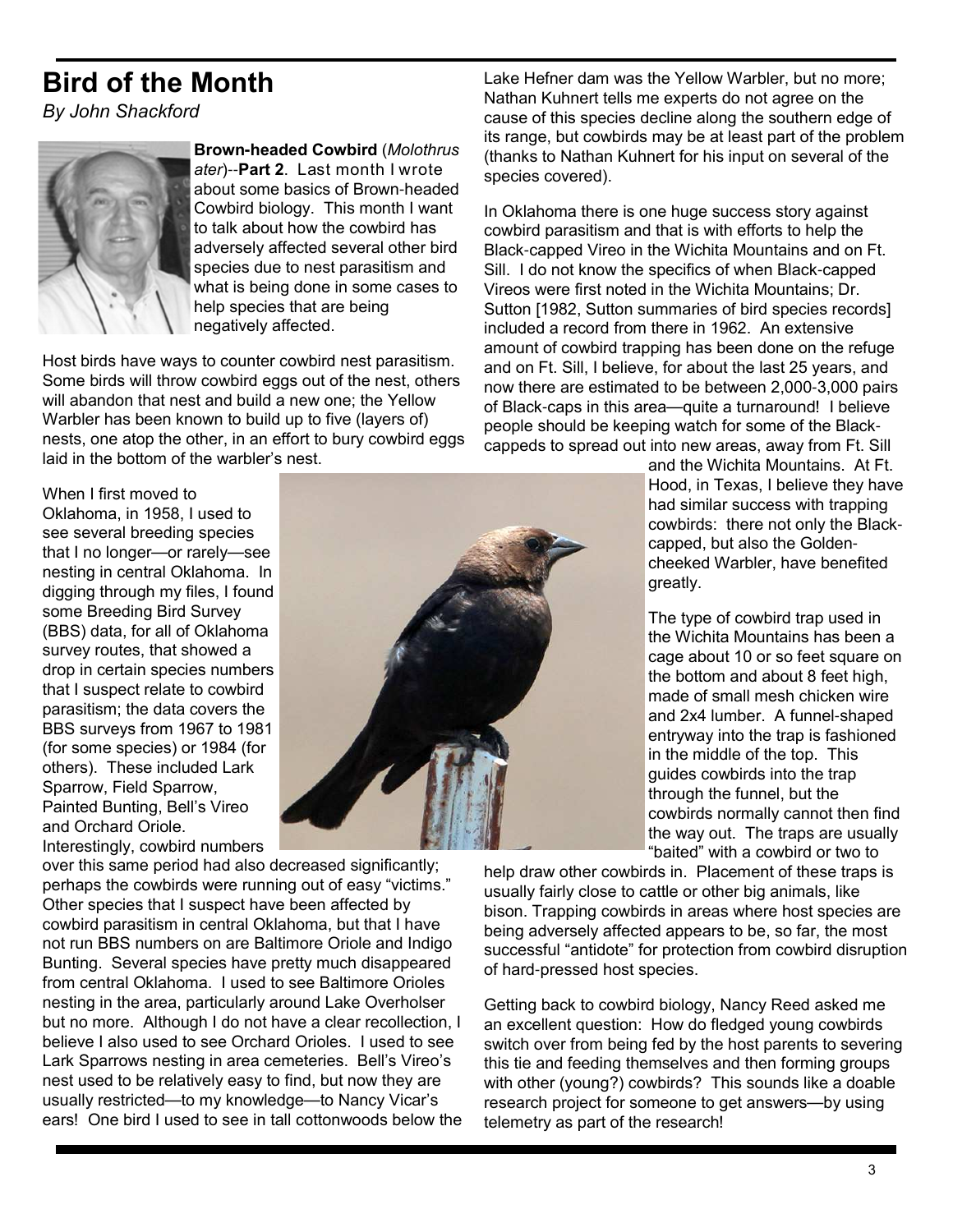### **Robin Watching 2017**

By Patti Muzny

Robins – they seem to be everywhere and maybe most people don't devote much time and energy to watching them. I love Robins, even when I'm birding somewhere high in the mountains and am hoping to spot a thrush or other high country bird and I find I've been stalking a Robin. It's a good thing we love Robins at our south Oklahoma City yard, because this spring our patio, carport and two down-



spouts have been chosen as nesting sites.

Last spring, a pair of Robins built their nest above the door from our patio into the kitchen. Those who came to the OKC Audubon picnic saw the nest. Another pair also built on the ledge above my sewing room window under the patio. This year, the kitchen door location was again hosting a Robin nest. The first attempts consisted of long sections of dead Bermuda grass that was deposited on the ledge on a windy day. Most of the grass ended up on the patio and the birds didn't pick up what was blown off. Many trips were made out into the yard with the same disastrous results. Even though there might only be 3-4 little pieces of grass, the female Robin would hop onto the ledge and back up into the corner and flutter, as if measuring how her nest would look – eventually.

We had not had rain and our yard held no mud, so I hooked up the hose and made some mud for them. Within minutes, that unwavering Robin flew down to the muddy spot, grabbed a beak full of grass and mud and proceeded to get very serious about completing her nest. At the end of that day, a beautifully shaped mud and grass nest was completed. The more unusual thing she did was use dead pieces of chives in her nest, so pieces of vegetation over a foot long dangled over the edge at the bottom of the nest.

The Robins were accustomed to our activity on the patio and in the yard, so I was able to spend more than a few hours watching her build the nest and feed her ravenous family of four. She was a great housekeeper and nearly every time she poked an offering down those begging babies, she would tilt her head and peer down into the nest, waiting for one of her offspring to pass its fecal sack. Sometimes she would fly off and drop it in the yard and sometimes she would eat it.

One Sunday morning I noticed all four almost-fledglings were acting quite daring as they perched on the edge of the nest and exercised their wings. We left town before noon and when we returned that evening the nest was empty and the patio below the nest was purple with mulberry-enhanced bird droppings.

While the first pair was raising their young, a second pair built a nest under the patio on the other side. They only raised one offspring. A third pair currently has 4 eggs in their nest under the carport. Pair #4 put a nest on a downspout on the south side of the house and Pair #5 has their nest on a downspout on the north side of the house.

As I was loafing on the patio one morning, a pair of Bewick's Wrens landed nearly on my feet, which were propped up on the patio table, and proceeded to tell me everything I did to offend them. After a thorough scolding, through which I had a difficult time not giggling, they both flew off and didn't come back.

We also have Collared Doves nesting in one of the pines, and one day there were seven White-winged Doves at the feeder, along with Downy Woodpeckers, Blue Jays, Cowbirds, House Sparrows, Starlings, Mourning Doves, Tufted Titmice, Chickadees, House Finches, Carolina Wrens, Brown Thrashers nesting in a shrub, and a Mockingbird nesting in the corner of the back yard. The Martins come and go, but won't stay at the newer house we put up this year. Flyovers include, night herons, egrets, Mississippi Kites, geese and ducks, Crows, one Fish Crow, Cooper's Hawk, and a Turkey Vulture.

## 'Kettle' Finally makes the Dictionary

*By Nate Swick, (abablog.org)*

Birders have a unique vocabulary, cribbed together from science, literature, and a thesaurus thrown at a Crayola Crayon box. Take "kettle" for instance. A birder knows that using the term doesn't refer to vessel for making tea, but to the churning, swirling flock of raptors rising into the sky like so much boiling water. Not only the kettle itself, but the process of hawks rising on thermals is often referred to as "kettling".

This definition has been unknown in the dictionary until now. Delaware birder Sally O'Byrne made a formal request to the American Heritage Dictionary to include, as a definition of "kettle", the use that birders and hawkwatchers have known for decades. And it was accepted. It surely won't be long before words like twitch, dip, and butterbutt find their birding usage enshrined in the venerable Oxford English Dictionary.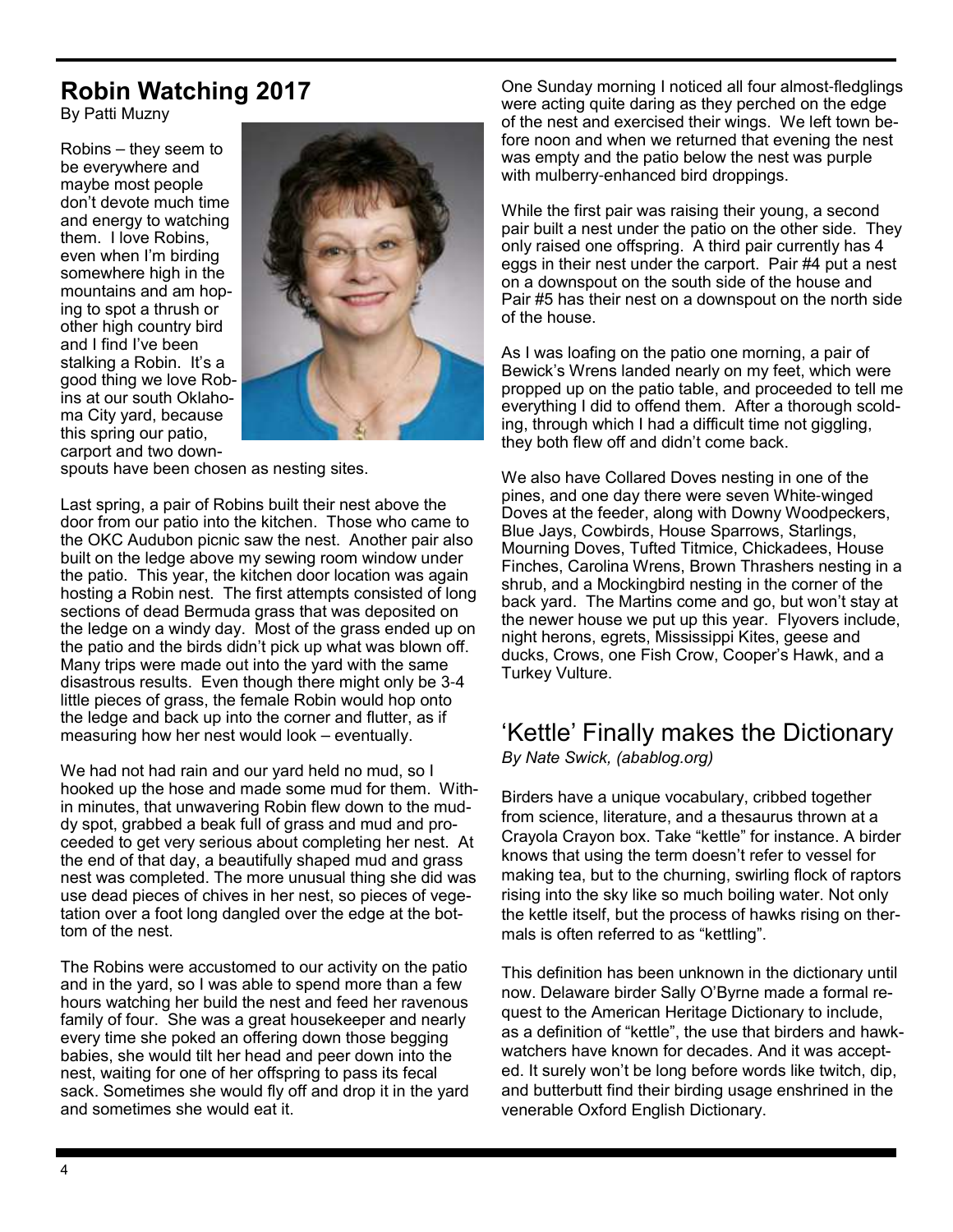### **Audubon Society Minutes May 15, 2017**

Meeting was called to order by club president Bill Diffin.

Treasurer Nancy Vicars reports \$5907.18 in the bank account.

#### **Upcoming events:**

Terri Underhill will host the annual club picnic at her home near Santa Fe and Coffee Creek north of Edmond on June  $10^{\text{th}}$ .

Betz Hacker continues her Tuesday morning birders field trips at Joe B. Barnes Park in Midwest City on May 16 $^{\rm th}$ , and at Mitch Park on May 23<sup>rd</sup>.

#### **Reports of recent events:**

OOS Spring Meeting was held at Hackberry Flat on May 5- 7 and included field trips and a post-meeting trip to Wichita Mountains Wildlife Refuge. Sightings included Blackcapped Vireos, Cave Swallows, Pyrrhuloxia, Bullock's Orioles, Painted Buntings and Glossy Ibis.

Wewoka Wood trip included sightings of Least Sandpipers.

Red Slough was visited by Hal Yocum on May  $7<sup>th</sup>$  for their annual conference.

Meeting was concluded with a refreshment break and educational program followed.

Mike and Rosario Douglas reported on three separate ecosystems of Australia that they have visited on a recent 70 day trip to the region. Discussion, maps, and photos covered the associated climate, geology, flora and fauna.

The next monthly meeting of the club is set for June 19 $^{\rm th}$ , and will be the final meeting prior to summer break.

*Reported by club secretary Sharon Henthorn*

# **Refreshments**

Refreshments for the June meeting will be provided by:

Snacks : Marion Homier and Marilyn Taylor

Drinks and Ice: Nancy Vicars

### **2017 CBC Party**

We need a new volunteer for hosting the Christmas Bird Count Tally Party. Diane Newell and Patti Muzny have earned well-deserved retirements. Please contact me if you would like to explore this possibility. If we are not able to find a volunteer, we will plan to have the Tally Party at Johnnies Restaurant, 6629 Northwest Expressway, the night of the 2017 Christmas Bird Count, which this year will be on Saturday, 16 December 2017.

John Shackford (405) 996-6050 johnshackford@gmail.com

### **Welcome New Members**

The Oklahoma City Audubon Society welcomes

Dennis Shockley, Edmond, OK Jennifer Owens, Choctaw, OK Kelly Raymer, Edmond, OK Kathleen Kanoff, Edmond, OK

#### **Oklahoma City Audubon Society**

#### **Officers 2017**

| President             | <b>Bill Diffin</b> | 722-3778     |
|-----------------------|--------------------|--------------|
| <b>Vice President</b> | John Shackford     | 340-5057     |
| Secretary             | Sharon Henthorn    | 521-9958     |
| Treasurer             | Nancy Vicars       | 831-1945     |
| Parliament            | <b>Ted Golden</b>  | 354-3619     |
| Programs              | Warren Harden      | 596-2759     |
| Recorder              | Esther M. Key      | 735-1021     |
| Conservation          | Dave Woodson       | 601-622-3467 |
| <b>Field Trips</b>    | Mark Delgrosso     | 403-5655     |
| <b>Field Trips</b>    | <b>Betz Hacker</b> | 638-6210     |
| Newsletter Editor     | <b>Pat Velte</b>   | 751-5263     |
| <b>Publicity</b>      | Doug Eide          | 495-8192     |
| Historian             | Vacant             |              |
| <b>Refreshments</b>   | Sue Woodson        | 601-622-3467 |
| Webmaster             | Pat Velte          | 751-5263     |

*The Oklahoma City Audubon society is neither a chapter of nor affiliated with National Audubon.*

*For up*-*to*-*date Oklahoma City Audubon news log onto:* **OKC-Audubon.org**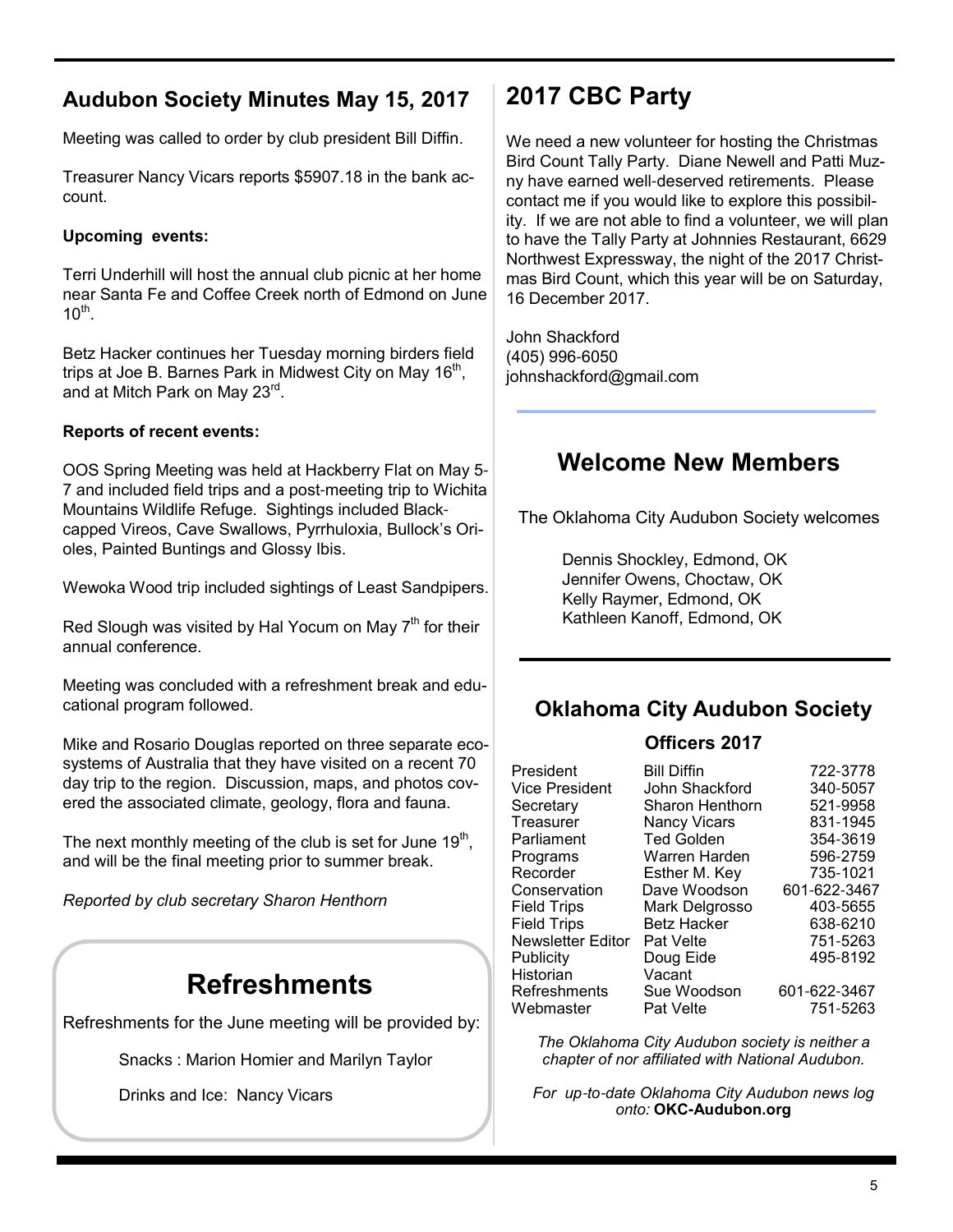### **Recorders Report May 2017**

#### **Busy Birders**

The last of the spring migrants and summer residents arrived during May and birdwatchers were busy observing them in all the central Oklahoma counties. In fact, birders were so busy, all counties increased their species count for the year; some dramatically. Only three counties are left with under a hundred species reported while three other counties are over the 200 species count. No matter where you live or bird there are lots of opportunities to enjoy birds.

On April 28th Bill Diffin discovered **Palm Warbler** and Least Flycatcher at Lake Hefner Prairie Dog Point. On April 29<sup>th</sup> at the Meridian Technology Center in Stillwater Corey Riding found **Black-bellied Plover** and John Polo identified **Dunlin**. On April 30<sup>th</sup> at the Meridian Technology Center John Polo noticed **Hudsonian Godwit** and **Stilt Sandpiper**; while Scott Loss spotted **Bobolink** in Payne County.

On the 1st Zach Poland added **Olive-sided Flycatcher** at

his home in Logan County; and Paige Stevens spotted **Least Tern** at Boomer Lake Park. On the 3<sup>rd</sup> Caleb Frome got Hudsonian Godwit and Stilt Sandpiper at the SW 149<sup>th</sup> Street Sod Farm in Cleveland County; Larry Mays recognized Bobolink in Jones; and Kenneth Stinchcomb



recorded Bobolink and Broad-winged Hawk at Tuley Bird Ranch in Lincoln County. On the 4<sup>th</sup> Paul Cook documented **Black-headed Grosbeak** along South Jenkins in Norman; and Kenneth Stinchcomb verified **Gray-cheeked Thrush** at Lake Carl Blackwell.

On the 5<sup>th</sup> **American Redstarts** were seen by John Tharp along South Jenkins and Kenneth Stinchcomb at Sanborn Lake. Emily Hjalmarson turned up Graycheeked Thrush at the William Morgan Park in Norman; while Samantha Cady reported **Yellow-billed Cuckoo** and **Yellow-breasted Chat** south of Lake Carl Blackwell. On the  $6<sup>th</sup>$  Frank Mayer had Cliff Swallow in Pottawatomie County and Cameron Carver saw Inca Dove, Yellow Warbler and White-crowned Sparrow in



Garvin County. Chuckwill's Widow was encountered by Larry Mays in Grady County and Allison Thompson at Tryon in Lincoln County. In Logan County Zach Poland had Graycheeked Thrush **a**nd Jeff Tibbits counted Wild Turkey and Broad-winged Hawk. In Cleveland County Rachel Wrenn located **Blackpoll Warbler** and **Black-throated Green Warbler** at Little

River State Park; T K detected Yellow-breasted Chat at Lake Thunderbird's Alameda Bridge; and Emily Hialmarson realized Bobolink at Ten Mile Flat in Norman.

On the 7<sup>th</sup> Dala Grissom noticed Yellow Warbler and Orchard Oriole in Seminole County; Emily Hjalmarson had Upland Sandpiper and Eastern Wood-Pewee at the Goldsby Sod Farm; John Tharp discovered **Baybreasted Warbler** at Riley Park; and Least Tern was seen at the Coffer Dam at Lake Overholser. On the 8<sup>th</sup> Nathan Kuhnert heard a **Wood Thrush** in Norman and it continued to be heard past the end of the month. On the 9th Paul Cook spotted **Buff-breasted Sandpiper** and Blue Grosbeak in McClain County; Larry Mays identified **Willow Flycatcher** along South Jenkins; and Bill Diffin found American Redstart at Lake Hefner's Prairie Dog Point. On the 10<sup>th</sup> Deanne McKinney saw Black-bellied Plover at the Mustang Road Playa in Yukon; and Rachel Wrenn counted Olive-sided Flycatcher at the John H Saxon Park.

On the 11<sup>th</sup> Jackie DeMarco counted Great Crested Flycatcher in Shawnee; Michael Stanley got Chimney Swift at Dover in Kingfisher County; and Scott Loss tallied Blackpoll Warbler at Boomer Lake Park. On the 12<sup>th</sup> **Black Terns** were seen by Deanne McKinney at Rose Lake; John Tharp at Little River State Park; and Corey Riding at Boomer Lake Park. Caleb McKinney added Yellow Warbler and House Wren in Grady County; T K recorded Buff-breasted Sandpiper at the SW 149<sup>th</sup> Street Sod Farm; and Mitchell Jarrett encountered **Chestnut-sided Warbler** along South Jenkins.

On the 13<sup>th</sup> Lexi Lindemann turned up White-breasted Nuthatch and Swainson's Thrush in Seminole County; Seinna Leach reported Indigo Bunting at Wellston;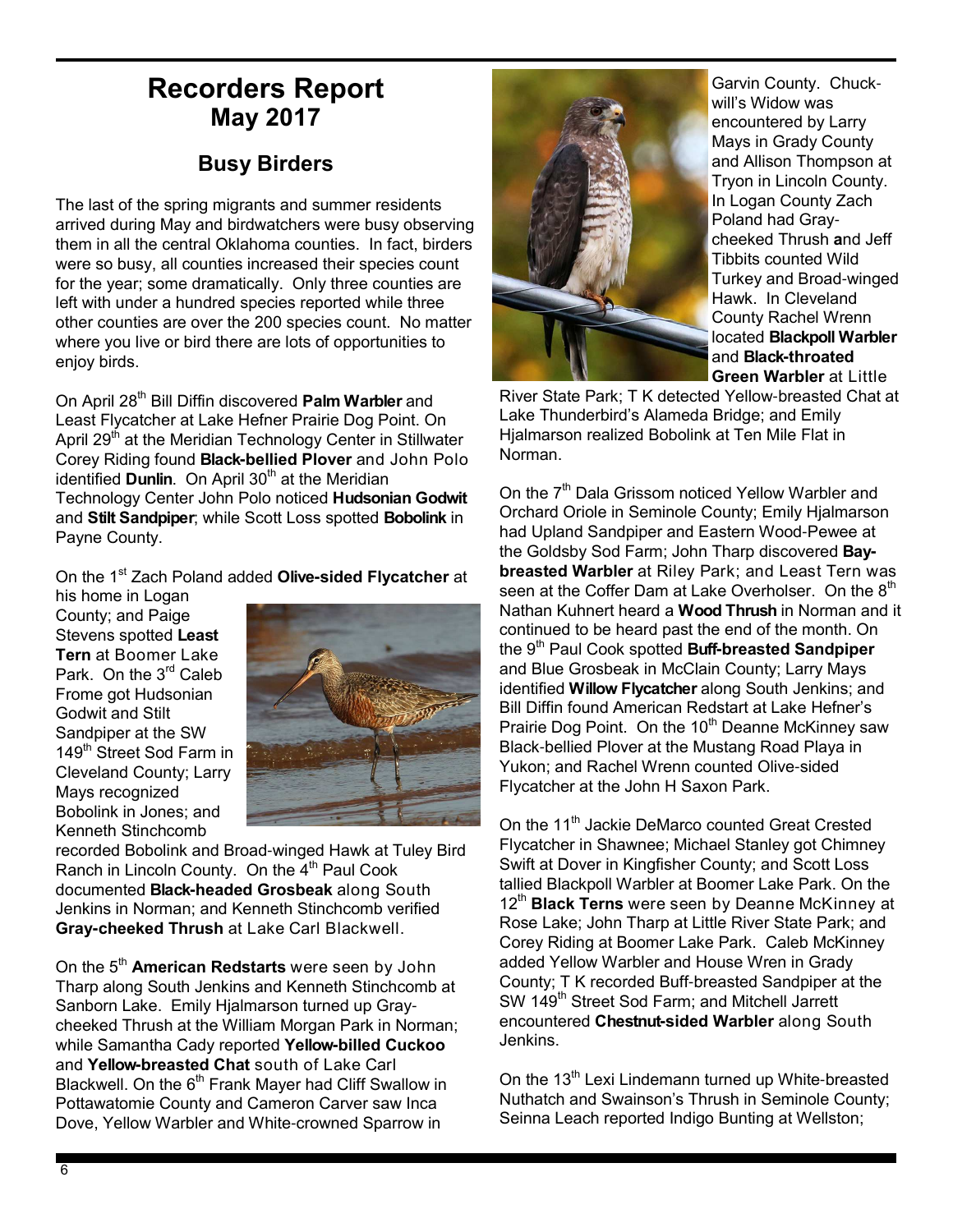Zach DuFran detected Bobolink at the Goldsby Sod Farm; Jonah Padberg saw American Redstart along South Jenkins and Jerry Chen had Wood Duck and Chimney Swift at Crystal Lake in McClain County. A **Veery** was recognized by John Polo in Stillwater; and John Tharp at Riley Park plus he saw **Magnolia Warbler** along South Jenkins; while Willow Flycatchers were verified by Scott Loss at Whittenberg Park and Brian Stufflebeam at Lake Overholser.

On the 16<sup>th</sup> Scott Loss located Acadian Flycatcher at Couch Park. On the 17<sup>th</sup> Dala Grissom counted Indigo Bunting and Painted Bunting in Shawnee; Corey Riding documented **Least Bittern** at the Teal Ridge Wetland; and Kenneth Stinchcomb noticed **Alder Flycatcher** at Couch Park in Stillwater. On

the  $18<sup>th</sup>$  Jorday Kalmeyer had Yellowbilled Cuckoo in Mustang. On the  $19<sup>th</sup>$  Rachel Wrenn detected Least Tern and Alder Flycatcher at Lake Thunderbird State Park; and John Tharp reported **Mourning Warbler** along South Jenkins. On the  $20<sup>th</sup>$ Scott Loss tallied Mourning Warbler in



Payne County; Geoff White got Common Nighthawk in Pottawatomie County; Gray-cheeked Thrush was discovered at Bell Cow Lake in Lincoln County; and William Diffin spotted Olivesided Flycatcher at the Stinchcomb WMA west.

On the 21<sup>st</sup> Nathan Kuhnert found Acadian Flycatcher in Norman; John Tharp recognized **Canada Warbler** along South Jenkins; and Deb Hirt saw **Yellow-bellied Flycatcher** at Boomer Lake Park. On the 22nd Jamal Mack recorded **North**ern Waterthrush in Yukon City Park. On the 28<sup>th</sup> Eric Duell realized Black-bellied Plover and Black Tern at Lightle Farms near Hennessey in Kingfisher County. On the 30<sup>th</sup> Larry Mays verified Bell's Vireo and Red-eyed Vireo in Amber. And now it is time for the Breeding Bird Surveys to be conducted in Oklahoma. Why not volunteer for one?

During May 2017 in the Central Oklahoma area **209** species were reported with **30** new species which increased the year's total to **264.** I appreciate those who help provide the history of central Oklahoma birds by making reports at http://ebird.org and can also be contacted by e-mail at emkok@earthlink.net . Esther M. Key, Editor.

### **Tuesday Morning Birding**

Now that summer is here and birds have either migrated north or are not as active as they were earlier this spring, I find myself missing the Tuesday morning walks and am already looking forward to starting up again in the fall. A big thank you to Hal Yocum, Bob Holbrook, Dick Gunn, and Ernie Wilson for leading the spring walks. Because of their sharp eyes and keen birding skills, we observed more than 100 bird

species, proving once again that Oklahoma City and surrounding areas are rich in bird diversity. The following are but a few of the birds we observed in May.



**May 2**, Bob Holbrook led a 2-

hour walk at the Myriad Botanical Gardens where we observed 33 species. Some of the standouts include the Eastern and Western Kingbird, Chimney Swift, Summer Tanager, Gray Catbird, Common Yellowthroat, Whitethroated Sparrow, Baltimore Oriole, and Tennessee, Orange-crowned and Yellow Warblers. Bob does a pretty good imitation of a Baltimore Oriole and 2 male orioles tried to chase him out of their territory.

**May 9**, Dick Gunn lead a 3-hour walk at South Jenkins Road in Norman where we observed 64 species. I always look forward to walking this

property because there are always surprises. This year's standouts included the Wilson's Phalarope, both the Lesser and Greater Yellowlegs, Pectoral Sandpiper, Belted Kingfisher, Hairy, Downy, and Red-bellied Woodpeckers, Willow Flycatcher, red-eyed vireo, Louisiana Waterthrush, Bobo-



link, and the Yellow-crowned Night Heron. Dick let us know that he had logged 83 species just a few days before! The competition is on to beat this number next spring! *(cont. page 8)*